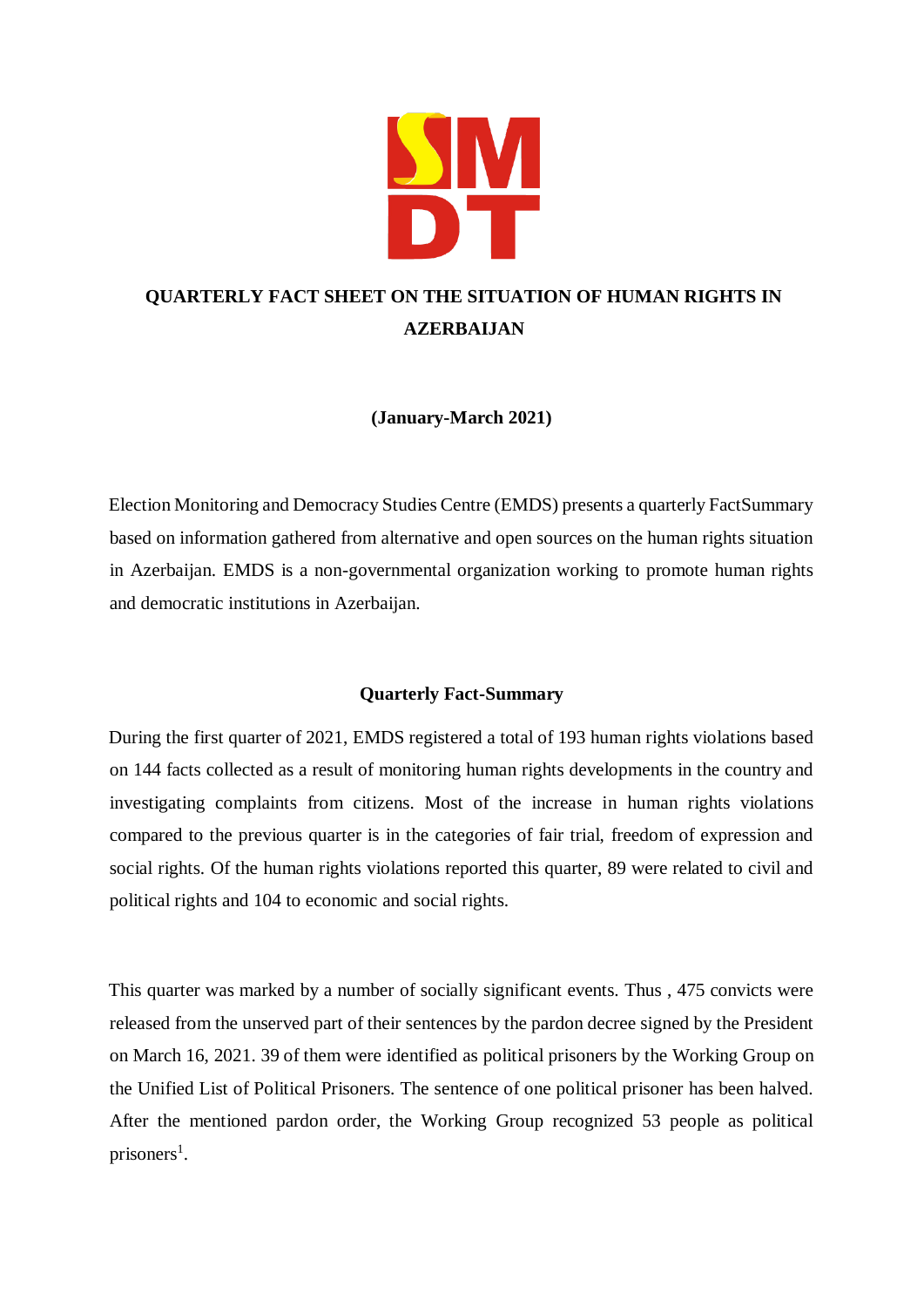EMDS also monitored human rights in the country this quarter, regularly monitoring the government's actions against political opponents and critics of the government through open sources and citizen complaints, and regularly informing the public.

## **EMDS COMPILED 193 HUMAN RIGHTS VIOLATIONS RECORDED DURING THE QUARTER UNDER 16 CATEGORIES:**



### **Civil and political rights**

### **The right to a fair trial**

Most of the human rights violations that took place in January-March 2021 are in the category of fair trial. Thus, 28 facts of violation of the right to a fair trial were registered, which accounted for 15% of all violations. Violations in this category were mainly recorded in politically motivated proceedings and were marked by violations of the basic principles of the right to a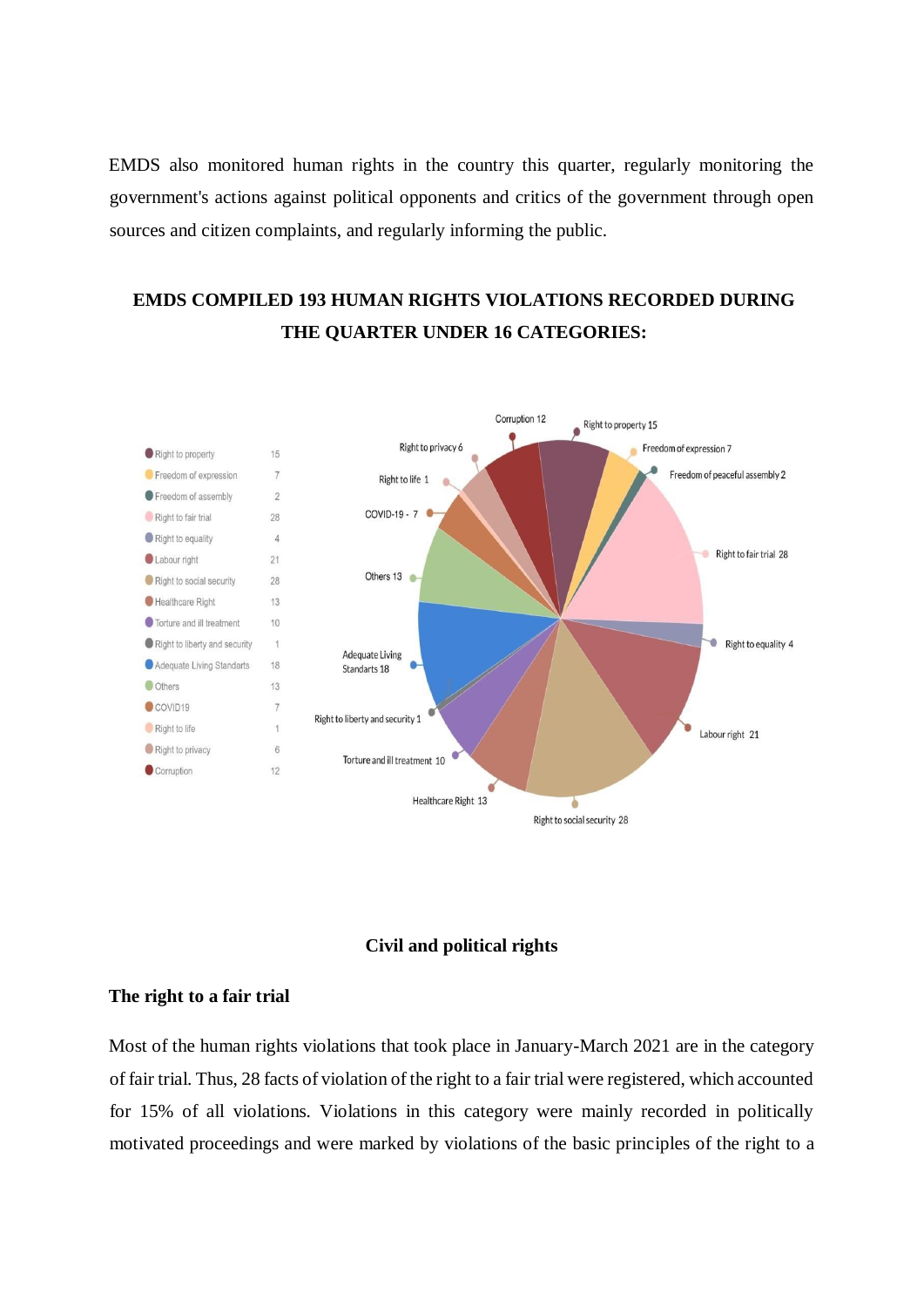fair trial - equality of arms, litigation, participation of the applicant or his representative in the proceedings, open trial<sup>2</sup>, were remembered for violating the principles of a reasoned court decision. There were cases when the court was given incorrect opinions<sup>3</sup> on the cases under consideration by the court, and the objections of the defense were ignored<sup>4</sup>. The decisions of the higher courts were formal and limited to upholding the decisions of the lower courts. The resolution of substantive and procedural rights violated through higher instances has largely been impossible.

The European Court of Human Rights issued a number of rulings on appeals from Azerbaijan on 14 January, recognizing that the rulings violated the applicants' right to a fair trial, among other rights<sup>5</sup>.

### **Freedom of expression and political prisoners**

During the reporting quarter, the percentage of complaints of violations of freedom of expression was higher among civil and political rights violations. Steps taken to combat the COVID-19 pandemic have disproportionately restricted freedom of expression.

In particular, law enforcement agencies continued to unjustifiably interfere in the freedom of expression of political rivals and critics of the government by abusing pandemic regulations. Elmir Abbasov, a member of the NIDA Civil Movement, said he was taken to police on January 13 for writing a critical status. Speaking to RFE / RL, Abbasov said he had posted a status about President Ilham Aliyev on Facebook<sup>6</sup>.

On March 5, 2021, lawyer Shahla Humbatova was expelled from the Bar Association by the decision of the Baku Administrative Court on the basis of the appeal of the leadership of the Bar Association of the Republic of Azerbaijan. In its appeal to the court, the board said that Humbatova had not paid the membership fee for more than six months. Sh. Humbatova said the decision was a political order and the court was implementing it. Sh Humbatova represented several people arrested in connection with the June 2018 events in Ganja. On

March 4, 2020, the US State Department presented the Brave Women Award (IWOC) to Shahla Humbatova<sup>7</sup>.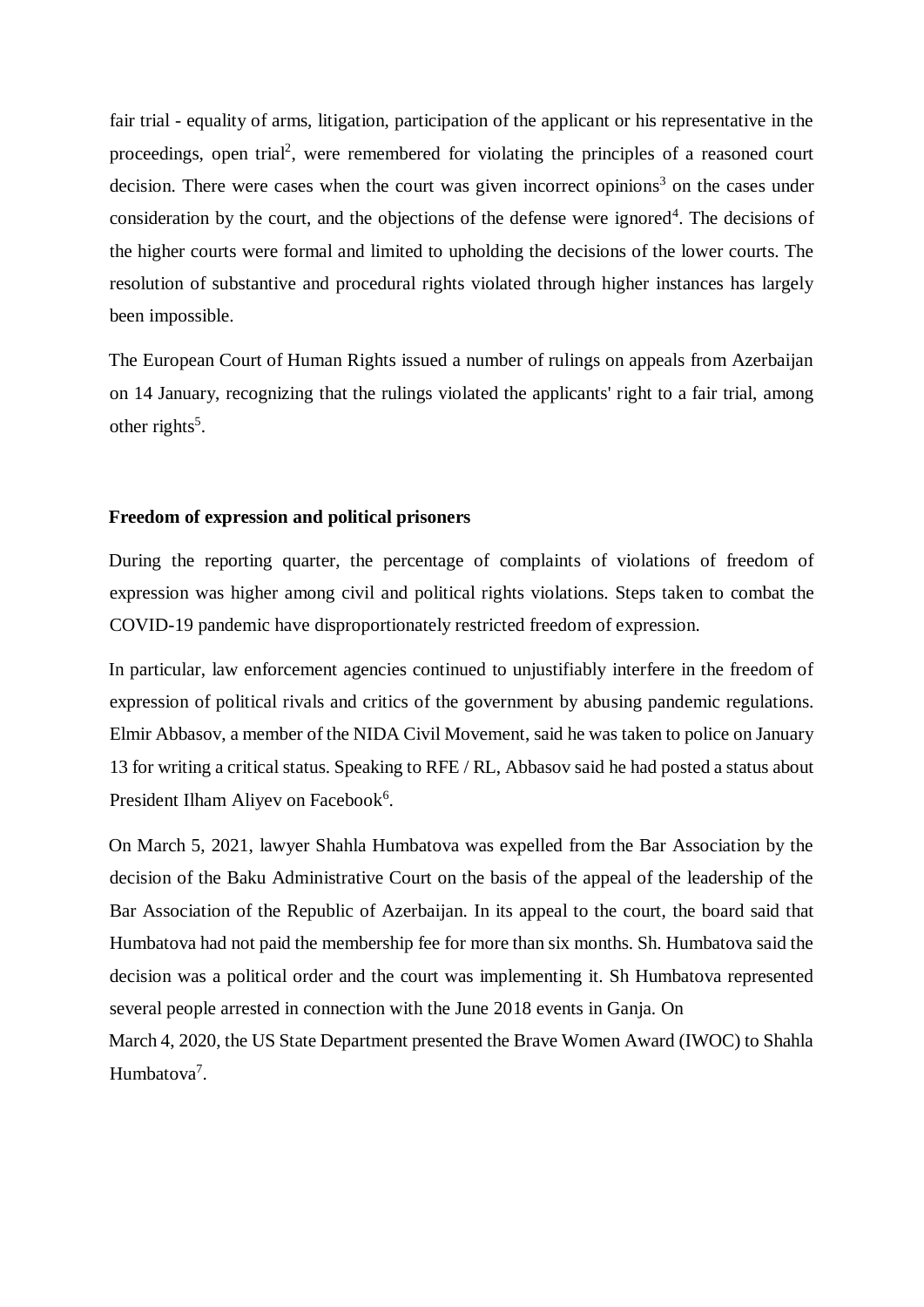Ibrahim Khudayi (Khudiyev), a young satirist living in Salyan, was taken to the local police department on March 5, 2021. According to the public activist, a preventive talk was held with him at the district police department<sup>8</sup>.

Shahin Hajiyev, a member of the Popular Front Party of Azerbaijan (PFPA), was arrested for 30 days on March 19, 2021 by the decision of the Kapaz District Court<sup>9</sup>. The party said that the reason for Sh. Hajiyev's arrest was the statuses he wrote on Facebook.

This quarter, independent media outlets received official warnings and were subjected to cyber attacks.

## **The right freedom from torture or cruel, inhuman, or degrading treatment or punishment**

The right to freedom from torture or cruel, inhuman, or degrading treatment or punishment was one of the unresolved rights in this quarter. The practice of confessing to torture and illtreatment continued.

Arrested and detained people from different cities and regions of the country were beaten with revenge motives and faced a number of pressures.<sup>1011</sup> In particular, APFP members were beaten, tortured and ill-treated in various cities of the country. According to reports, they were tortured to testify in various institutions<sup>12</sup>.

### **The right to privacy**

During the quarter, the number of violations of the right to privacy increased significantly.

Public activist Narmin Shahmarzadeh's Facebook account was seized and personal correspondence and some other information about her were made public $13$ .

Arrested journalist Afgan Sadigov's wife, Sevinj Sadigova, said she was blackmailed by SSS officers for spreading intimate images $14$ .

On March 28, 2021, videos about the personal life of Gunel Hasanli, the daughter of the chairman of the National Council Jamil Hasanli, were spread on social networks.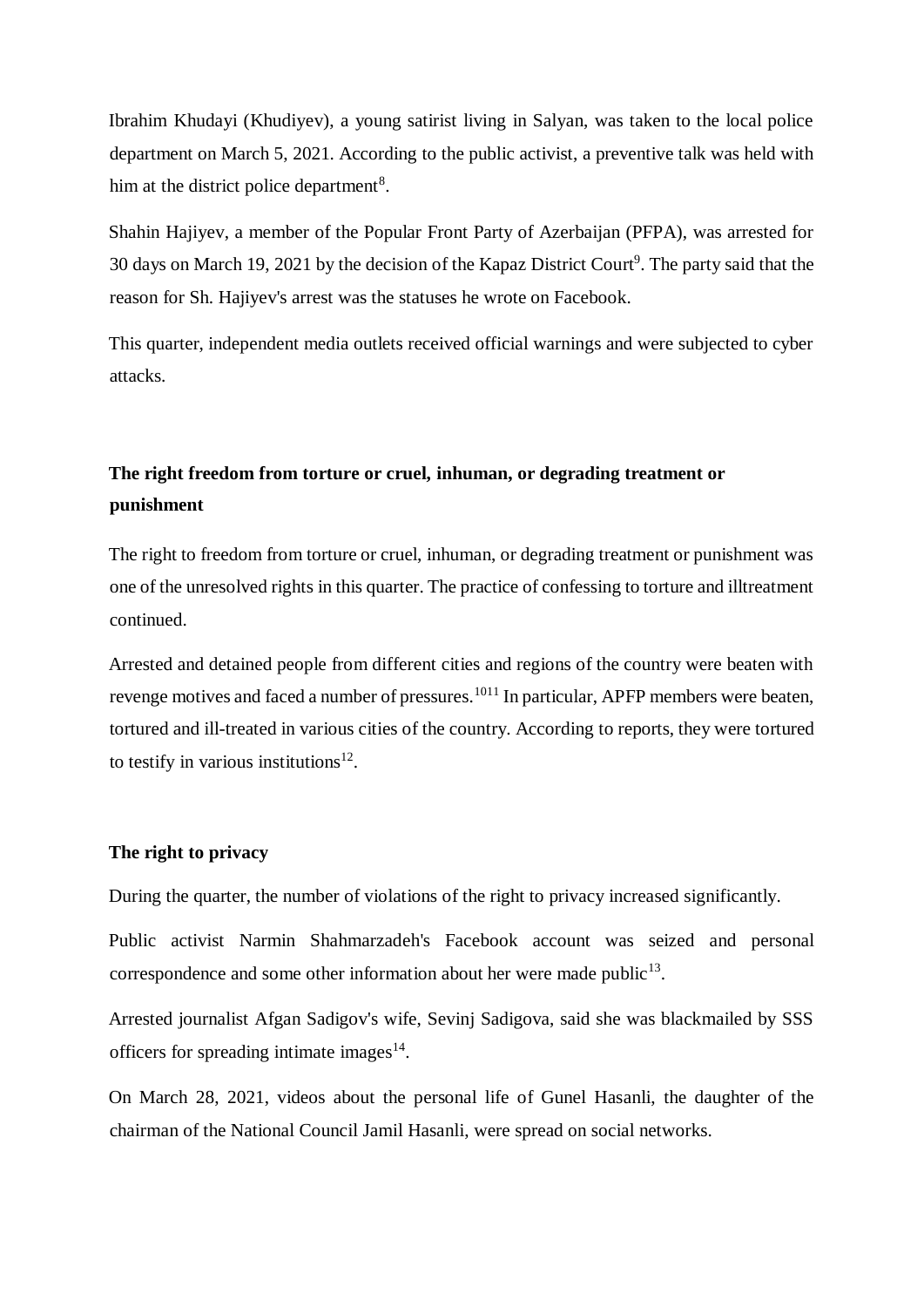The chairman of the National Council, Jamil Hasanli, described the incident as a "provocation carried out by special services" with a political order<sup>15</sup>.

#### **Social-economic rights**

### **The right to social security**

In January-March 2021, 28 complaints of violations of the right to social security were registered, which accounted for 14% of all violations. Unreasonable extension of pensions, artificial obstacles to the provision of targeted state social assistance in this quarter formed the basis for violations of the right to security. The main complainants were local executive authorities and municipalities, employment centers, and the Ministry of Labor and Social Protection.

#### **Adequate living standards**

During the quarter, 18 complaints of violations of social-economic rights were related to noncompliance with adequate living standards<sup>16</sup>. There were a number of problems with electricity and gas supply in the regions. Also, at a time when online services and distance education are predominant, the massive problems with the Internet have sparked protests from citizens<sup>17</sup>. In addition, utilities in the newly created arrays in the regions provision of services was very low. It was noted that despite complaints to Azersu, Azerishig and Azergaz, the problems remained unanswered and unresolved $18$ .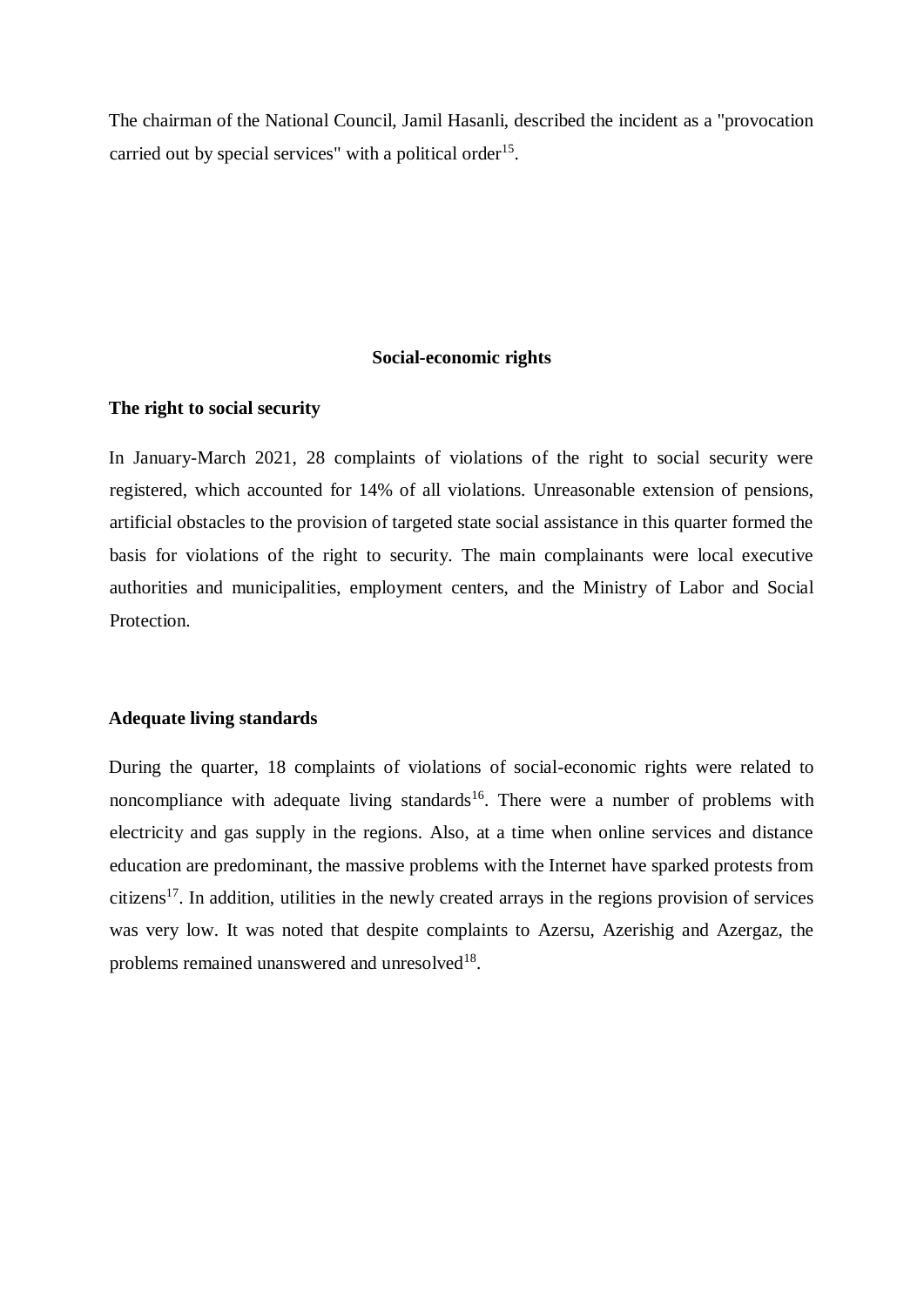### **Right to health**

During the first quarter of 2021, violations of the right to medical care also prevailed with 13 complaints. During the quarter, a number of artificial barriers were created by the Medical and Social Expertise Commissions to persons with disabilities<sup>19</sup>.

During the COVID-19 period, the existing problems in the health care system became more apparent, and the emergency medical service was provided later than a reasonable time. Sometimes no emergency medical care was provided due to the workload. Azerbaijani Management Union of Medical Territorial Units – TABIB was one of the main targets of the complainants. Citizens face serious problems in obtaining free medicines<sup>20</sup>. During the quarter, abuses of existing conditions led to an increase in bribery cases, and law enforcement bodies ignored complaints<sup>21</sup>. Political prisoners also noted the poor quality of medical care in detention facilities and the lack of pandemic response.

### **Labor law**

Some of the human rights violations recorded during the quarter were related to labor rights violations of the complaints related to the violation of social-economic rights were related to violations of labor rights.The complaints were mainly related to non-compliance with the terms of the employment contract, failure to submit the final invoice, as well as noncompliance with safety regulations. Deprivation of money allocated to soldiers also prevailed during the quarter among violations of labor rights.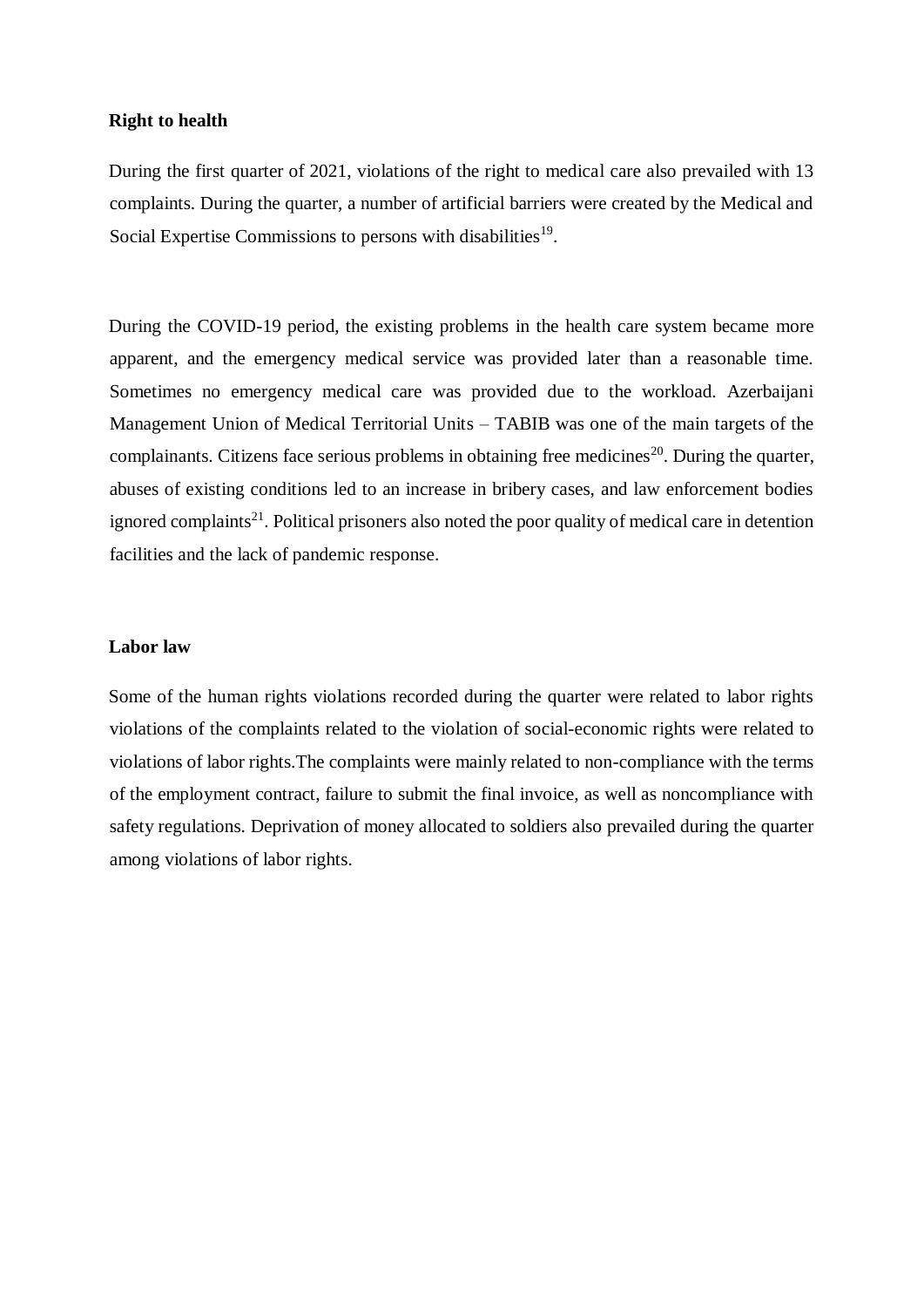<sup>1</sup>Gozatchi, Classification of political prisoners to be released by pardon (18 mart 2021) [http://gozetci.az/az/%c9%99fv-s%c9%99r%c9%99ncami-il%c9%99-azadliga](http://gozetci.az/az/%c9%99fv-s%c9%99r%c9%99ncami-il%c9%99-azadliga-buraxilacaq-siyasim%c9%99hbuslarin-siyahisi/)[buraxilacaqsiyasim%c9%99hbuslarin-siyahisi/](http://gozetci.az/az/%c9%99fv-s%c9%99r%c9%99ncami-il%c9%99-azadliga-buraxilacaq-siyasim%c9%99hbuslarin-siyahisi/)

<sup>2</sup>Gozatchi, Ganja case: 'They showed me and said that you will oppose it, '  $(27 \text{ yanvar } 2021)$ http://gozetci.az/az/g%c9%99nc%c9%99-isi-m%c9%99ni-gost%c9%99rib-dedil%c9%99rkibunun-uzun%c9%99- duracaqsan/

<sup>3</sup> Gozatchi, Goychay resident: A criminal case should be opened against the official for giving a wrong opinion [http://gozetci.az/az/pozuntular/goycay-sakini-yanlis](http://gozetci.az/az/pozuntular/goycay-sakini-yanlis-r%c9%99y-verildiyin%c9%99-gor%c9%99-m%c9%99muraqarsi-cinay%c9%99t-isi-acilmalidir/)[r%c9%99yverildiyin%c9%99-gor%c9%99-m%c9%99muraqarsi-cinay%c9%99t-isi](http://gozetci.az/az/pozuntular/goycay-sakini-yanlis-r%c9%99y-verildiyin%c9%99-gor%c9%99-m%c9%99muraqarsi-cinay%c9%99t-isi-acilmalidir/)[acilmalidir/](http://gozetci.az/az/pozuntular/goycay-sakini-yanlis-r%c9%99y-verildiyin%c9%99-gor%c9%99-m%c9%99muraqarsi-cinay%c9%99t-isi-acilmalidir/)

<sup>4</sup> Gozatchi, Arif Ahmadov: "A young man was arrested without any guilt, and he is never seen talking to his mother" [http://gozetci.az/az/pozuntular/arif-](http://gozetci.az/az/pozuntular/arif-%c9%99hm%c9%99dov-g%c9%99nc-bir-adami-hec-bir-gunahi-olmadanh%c9%99bs-edibl%c9%99r-anasi-il%c9%99-danismasini-da-cox-gorurl%c9%99r/) [%c9%99hm%c9%99dovg%c9%99nc-bir-adami-hec-bir-gunahi-olmadanh%c9%99bs](http://gozetci.az/az/pozuntular/arif-%c9%99hm%c9%99dov-g%c9%99nc-bir-adami-hec-bir-gunahi-olmadanh%c9%99bs-edibl%c9%99r-anasi-il%c9%99-danismasini-da-cox-gorurl%c9%99r/)[edibl%c9%99r-anasi-il%c9%99danismasini-da-cox-gorurl%c9%99r/](http://gozetci.az/az/pozuntular/arif-%c9%99hm%c9%99dov-g%c9%99nc-bir-adami-hec-bir-gunahi-olmadanh%c9%99bs-edibl%c9%99r-anasi-il%c9%99-danismasini-da-cox-gorurl%c9%99r/)

<sup>5</sup>Gozatchi, The ECHR has announced its new decisions on Azerbaijan (14 yanvar 2021) <http://gozetci.az/az/aihm-az%c9%99rbaycanla-bagli-yeni-q%c9%99rarlarini-aciqlayib/>

<sup>6</sup> Gozatchi, A NIDA member says he was taken to the police (15 yanvar 2021) <http://gozetci.az/az/pozuntular/nida-ci-g%c9%99nc-polis%c9%99-aparildigini-deyir/>

<sup>7</sup> Meydan tv, Shahla Humbatova was expelled from the Bar  $(5 \text{ mart } 2021)$ 

[https://d9mc3ts4czbpr.cloudfront.net/az/article/sehla-humbetova-](https://d9mc3ts4czbpr.cloudfront.net/az/article/sehla-humbetova-vekiller-kollegiyasindancixarildi/?utm_medium=social-media&utm_campaign=news&utm_source=article)

[vekillerkollegiyasindancixarildi/?utm\\_medium=socialmedia&utm\\_campaign=news&utm\\_sour](https://d9mc3ts4czbpr.cloudfront.net/az/article/sehla-humbetova-vekiller-kollegiyasindancixarildi/?utm_medium=social-media&utm_campaign=news&utm_source=article) [ce=article](https://d9mc3ts4czbpr.cloudfront.net/az/article/sehla-humbetova-vekiller-kollegiyasindancixarildi/?utm_medium=social-media&utm_campaign=news&utm_source=article)

 ${}^{8}$ Gozatchi, The satirist said he was taken to the police (6 mart 2021) <http://gozetci.az/az/pozuntular/satirik-sair-polis%c9%99-aparildigini-bildirib/>

<sup>9</sup>Gozatchi, APFP: A member of the party was arrested for 30 days (21 mart 2021) <http://gozetci.az/az/pozuntular/axcp-partiya-uzvu-30-sutka-h%c9%99bs-edilib/>

 $10$  Gozatchi, The NIDA activist spoke in court about being beaten and throwing drugs in his pocket (4 mart 2021) [http://gozetci.az/az/pozuntular/nida-ci-](http://gozetci.az/az/pozuntular/nida-ci-f%c9%99al-m%c9%99hk%c9%99m%c9%99d%c9%99-doyulm%c9%99sind%c9%99n-v%c9%99-cibin%c9%99-narkotik-atilmasindan-danisdi/)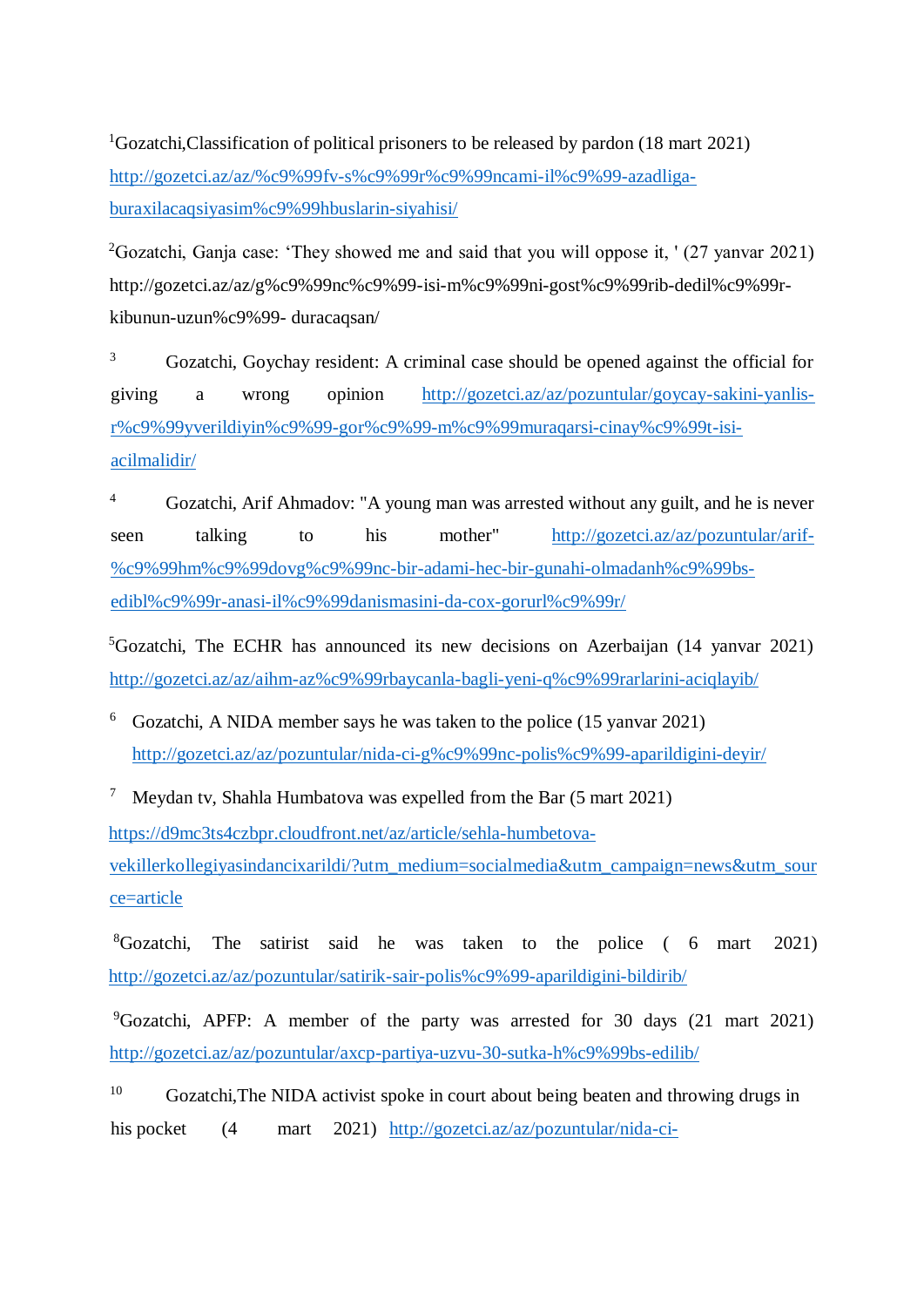[f%c9%99alm%c9%99hk%c9%99m%c9%99d%c9%99-doyulm%c9%99sind%c9%99n](http://gozetci.az/az/pozuntular/nida-ci-f%c9%99al-m%c9%99hk%c9%99m%c9%99d%c9%99-doyulm%c9%99sind%c9%99n-v%c9%99-cibin%c9%99-narkotik-atilmasindan-danisdi/)[v%c9%99cibin%c9%99-narkotik-atilmasindan-danisdi/](http://gozetci.az/az/pozuntular/nida-ci-f%c9%99al-m%c9%99hk%c9%99m%c9%99d%c9%99-doyulm%c9%99sind%c9%99n-v%c9%99-cibin%c9%99-narkotik-atilmasindan-danisdi/) 

<sup>11</sup> Gozatchi, "My son was brutally beaten by the police" (10 fevral 2021) [http://gozetci.az/az/pozuntular/oglum-](http://gozetci.az/az/pozuntular/oglum-polisl%c9%99r-t%c9%99r%c9%99find%c9%99nv%c9%99hsic%c9%99sin%c9%99-doyulub/)

[polisl%c9%99rt%c9%99r%c9%99find%c9%99nv%c9%99hsic%c9%99sin%c9%99-doyulub/](http://gozetci.az/az/pozuntular/oglum-polisl%c9%99r-t%c9%99r%c9%99find%c9%99nv%c9%99hsic%c9%99sin%c9%99-doyulub/)

<sup>12</sup> Gozatchi, Ali Karimli's bodyguard: They carried a bag over my head: [http://gozetci.az/az/pozuntular/%c9%99li-k%c9%99rimlinin](http://gozetci.az/az/pozuntular/%c9%99li-k%c9%99rimlinin-muhafiz%c9%99cisi-basima-torba-kecirib-aparirdilar/)[muhafiz%c9%99cisi-basimatorba-kecirib-aparirdilar/](http://gozetci.az/az/pozuntular/%c9%99li-k%c9%99rimlinin-muhafiz%c9%99cisi-basima-torba-kecirib-aparirdilar/)

<sup>13</sup>Voice of America Public activists in Azerbaijan have appealed to law enforcement agencies to interfere in their private lives (13 mart 2021)

[https://www.amerikaninsesi.org/a/az%C9%99rbaycanda-ictimai-f%C9%99allar-](https://www.amerikaninsesi.org/a/az%C9%99rbaycanda-ictimai-f%C9%99allar-%C5%9F%C9%99xsih%C9%99yatlar%C4%B1na-m%C3%BCdxail%C9%99-il%C9%99-ba%C4%9Fl%C4%B1-h%C3%BCquqm%C3%BChafiz%C9%99-orqanlar%C4%B1na-m%C3%BCraci%C9%99t-edib-/5813071.html) [%C5%9F%C9%99xsih%C9%99yatlar%C4%B1na-m%C3%BCdxail%C9%99](https://www.amerikaninsesi.org/a/az%C9%99rbaycanda-ictimai-f%C9%99allar-%C5%9F%C9%99xsih%C9%99yatlar%C4%B1na-m%C3%BCdxail%C9%99-il%C9%99-ba%C4%9Fl%C4%B1-h%C3%BCquqm%C3%BChafiz%C9%99-orqanlar%C4%B1na-m%C3%BCraci%C9%99t-edib-/5813071.html) [il%C9%99ba%C4%9Fl%C4%B1-h%C3%BCquqm%C3%BChafiz%C9%99](https://www.amerikaninsesi.org/a/az%C9%99rbaycanda-ictimai-f%C9%99allar-%C5%9F%C9%99xsih%C9%99yatlar%C4%B1na-m%C3%BCdxail%C9%99-il%C9%99-ba%C4%9Fl%C4%B1-h%C3%BCquqm%C3%BChafiz%C9%99-orqanlar%C4%B1na-m%C3%BCraci%C9%99t-edib-/5813071.html) [orqanlar%C4%B1nam%C3%BCraci%C9%99t-edib-/5813071.html](https://www.amerikaninsesi.org/a/az%C9%99rbaycanda-ictimai-f%C9%99allar-%C5%9F%C9%99xsih%C9%99yatlar%C4%B1na-m%C3%BCdxail%C9%99-il%C9%99-ba%C4%9Fl%C4%B1-h%C3%BCquqm%C3%BChafiz%C9%99-orqanlar%C4%B1na-m%C3%BCraci%C9%99t-edib-/5813071.html)

<sup>14</sup> Toplum TV, Journalist's wife: "I am being blackmailed by spreading intimate images" (30 mart 2021) [https://toplum.tv/siyaset/jurnalistin-heyat-yoldasi-meni-intim](https://toplum.tv/siyaset/jurnalistin-heyat-yoldasi-meni-intim-goruntulerimi-yaymaqla-santaj-edirler)[goruntulerimiyaymaqla-santaj-edirler](https://toplum.tv/siyaset/jurnalistin-heyat-yoldasi-meni-intim-goruntulerimi-yaymaqla-santaj-edirler)

<sup>15</sup> Voice of AmericaPublic, A criminal case has been filed on the fact of intrusion into the private life of the daughter of the chairman of the National Council (30 aprel 2021) [https://www.amerikaninsesi.org/a/milli-%C5%9Furan%C4%B1n-](https://www.amerikaninsesi.org/a/milli-%C5%9Furan%C4%B1n-s%C9%99drinin-q%C4%B1z%C4%B1n%C4%B1n-%C5%9F%C9%99xsi-h%C9%99yat%C4%B1na-m%C3%BCdaxil%C9%99-fakt%C4%B1-%C3%BCzr%C9%99-cinay%C9%99t-i%C5%9Fi-qald%C4%B1r%C4%B1l%C4%B1b-/5873037.html)

[s%C9%99drininq%C4%B1z%C4%B1n%C4%B1n-%C5%9F%C9%99xsi-](https://www.amerikaninsesi.org/a/milli-%C5%9Furan%C4%B1n-s%C9%99drinin-q%C4%B1z%C4%B1n%C4%B1n-%C5%9F%C9%99xsi-h%C9%99yat%C4%B1na-m%C3%BCdaxil%C9%99-fakt%C4%B1-%C3%BCzr%C9%99-cinay%C9%99t-i%C5%9Fi-qald%C4%B1r%C4%B1l%C4%B1b-/5873037.html)

[h%C9%99yat%C4%B1nam%C3%BCdaxil%C9%99-fakt%C4%B1-%C3%BCzr%C9%99](https://www.amerikaninsesi.org/a/milli-%C5%9Furan%C4%B1n-s%C9%99drinin-q%C4%B1z%C4%B1n%C4%B1n-%C5%9F%C9%99xsi-h%C9%99yat%C4%B1na-m%C3%BCdaxil%C9%99-fakt%C4%B1-%C3%BCzr%C9%99-cinay%C9%99t-i%C5%9Fi-qald%C4%B1r%C4%B1l%C4%B1b-/5873037.html) [cinay%C9%99t-i%C5%9Fiqald%C4%B1r%C4%B1l%C4%B1b-/5873037.html](https://www.amerikaninsesi.org/a/milli-%C5%9Furan%C4%B1n-s%C9%99drinin-q%C4%B1z%C4%B1n%C4%B1n-%C5%9F%C9%99xsi-h%C9%99yat%C4%B1na-m%C3%BCdaxil%C9%99-fakt%C4%B1-%C3%BCzr%C9%99-cinay%C9%99t-i%C5%9Fi-qald%C4%B1r%C4%B1l%C4%B1b-/5873037.html)

<sup>16</sup>Gozatchi, "If they bring the gas line home, to whom will they sell the firewood?" (20 yanvar 2021) [http://gozetci.az/az/pozuntular/qaz-x%c9%99ttini](http://gozetci.az/az/pozuntular/qaz-x%c9%99ttini-ev%c9%99-q%c9%99d%c9%99r-c%c9%99kibg%c9%99tirs%c9%99l%c9%99r-odunu-kim%c9%99-satar/)[ev%c9%99q%c9%99d%c9%99r-c%c9%99kibg%c9%99tirs%c9%99l%c9%99r-odunu](http://gozetci.az/az/pozuntular/qaz-x%c9%99ttini-ev%c9%99-q%c9%99d%c9%99r-c%c9%99kibg%c9%99tirs%c9%99l%c9%99r-odunu-kim%c9%99-satar/)[kim%c9%99satar/](http://gozetci.az/az/pozuntular/qaz-x%c9%99ttini-ev%c9%99-q%c9%99d%c9%99r-c%c9%99kibg%c9%99tirs%c9%99l%c9%99r-odunu-kim%c9%99-satar/) 

<sup>&</sup>lt;sup>17</sup> Gozatchi, Salyan residents are unable to benefit from distance education due to internet problems ( 1 fevral 2021)<http://gozetci.az/az/pozuntular/17108/>